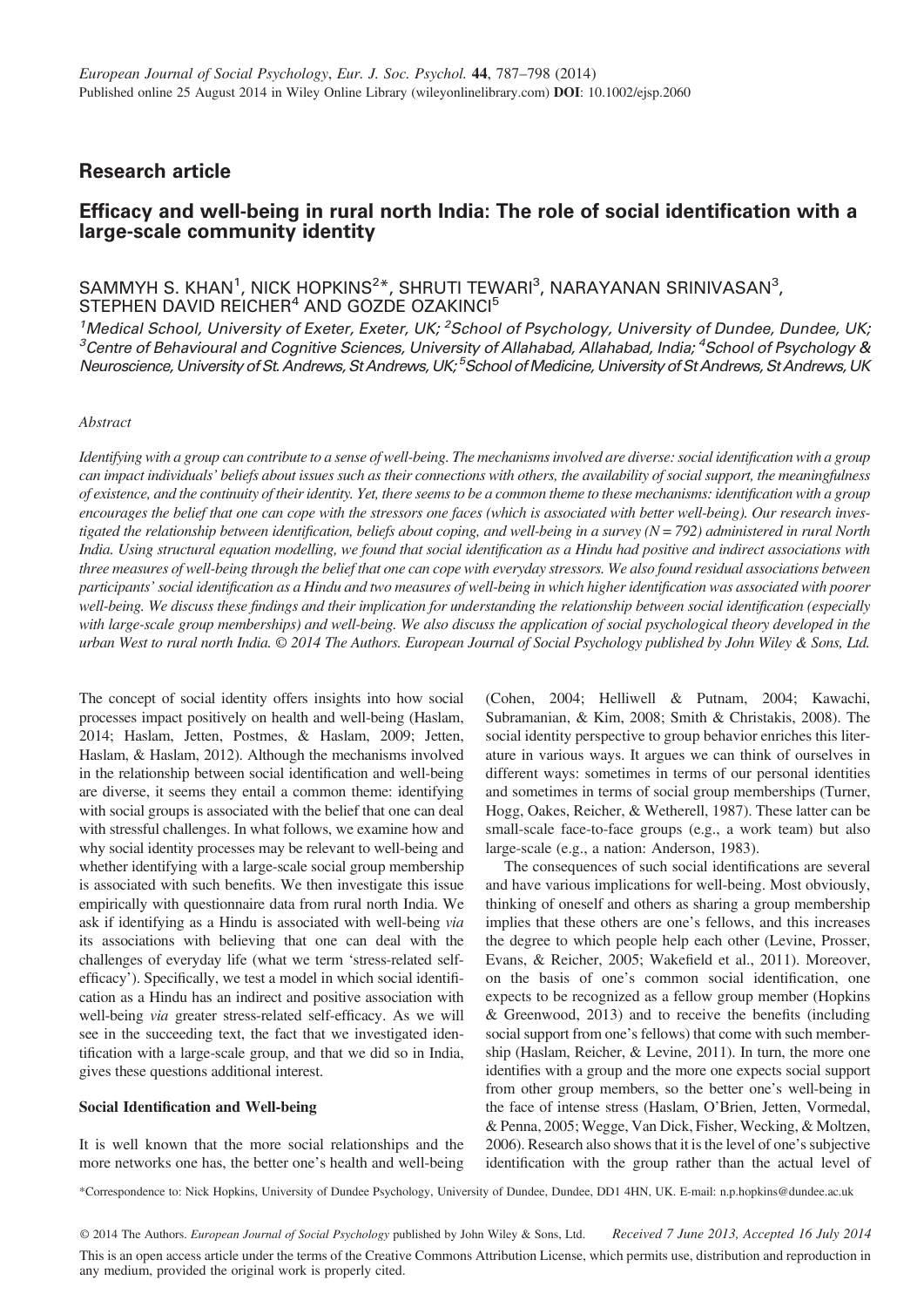contact with other group members that predicts well-being (Sani, Herrera, Wakefield, Boroch, & Gulyas, 2012). Moreover, research shows that manipulating people's awareness of the number of their group memberships can impact upon people's resilience in the face of immediate stressors: with more group memberships psychologically salient, participants exhibit greater resilience (Jones & Jetten, 2011). Again, the implication is that social identifications facilitate coping.

Given such potential benefits, it is appropriate to consider the types of social identification associated with improved well-being. Not all will: most obviously, some group identifications are associated with unhealthy practices and norms that de-value health as a goal (Tarrant & Butler, 2011). Moreover, group identifications may have contradictory implications. For example, even if associated with unhealthy practices, a social identification may still bring benefits in the social support it allows one to access. Furthermore, with regards to the potential benefits, it is important to consider the issue of group size and scale. Thus far, most research has tended to focus on small groups whose immediate circumstances are extremely challenging (e.g. groups of bomb-disposal experts; see Haslam et al., 2005), and it is not immediately obvious that larger-scale identifications would have similar implications nor that they would facilitate coping with more everyday stressors. This is the focus for our own research.

## Social Groups: Scope and Scale

Large-scale identifications (e.g., national or religious) differ from face-to-face groups (e.g., work teams) in various ways (e.g., entitativity: Lickel et al., 2000) and can satisfy different identity motives (Easterbrook & Vignoles, 2012). The mechanisms by which large-scale social identifications could be associated with well-being are diverse. On the negative side, some cultural norms may encourage unhealthy practices (e.g., diet: Guendelman, Cheryan, & Monin, 2011) or discourage certain medical interventions (e.g., the use of Allopathic medicine: Thomas, 1992). On the positive side, some cultural traditions may provide a sense of trans-historical continuity (Sani et al., 2007) in a way that work teams may not. As work on national identifications has shown, such continuity can provide a psychologically comforting sense of meaning (Sani, Bowe, & Herrera, 2008; Sani, Herrera, & Bowe, 2009). Moreover, there is evidence that identifying with larger-scale groups can facilitate resilience in the face of immediate stressors: in the aforementioned work by Jones and Jetten (2011) showing that one's awareness of the number of one's group memberships affects resilience, some of the memberships involved were large-scale (e.g. gender).

The benefits of identifying with a large-scale group membership are also suggested in studies that show those who are religious tend to fare better in terms of health than their nonreligious counterparts (George, Ellison, & Larson, 2002). In part, this is because certain religious traditions discourage practices that bring health risks (e.g., alcohol consumption). It can also be because religious beliefs and cultural practices encourage ways of explaining life experiences, which limit the impact of negative events (Ano & Vasconcelles, 2005; James & Wells, 2003; Seeman, Dubin, & Seeman, 2003). However, it is also because being religious implies a social

identification with a group (Ysseldyk, Matheson, & Anisman, 2010). This group identification can bind one to (apparently 'eternal') cultural traditions (which may reduce existential anxiety; Kinnvall, 2004). It can also bind one to fellow believers in supportive social networks—for example, church congregations (George, Larson, Koenig, & McCullough, 2000; George et al., 2002; Lim & Putnam, 2010). Moreover, such is the scale of the identification (and the range of people to which it makes a connection at least potentially possible), that it not only connects one to an existing network, but also provides the basis for linking one to new networks if old ones should be disrupted. This is apparent in work by Ysseldyk, Haslam, and Haslam (2013) who found that among older adults undergoing significant life-course transitions (e.g., moving into a residential home), a religious identification allowed individuals to more easily join and establish new face-to-face groups (thereby renewing their social capital).

In the current research, we explored further this potential for large-scale social identifications to be associated with better well-being. On the basis of previous research, it appears that social identifications may provide individuals with a sense of continuity, purpose and meaning, social connection with others, and access to social support, and we asked if identifying with a large-scale social group may therefore predict people's beliefs about the degree to which they can cope with stressful situations (stress-related self-efficacy). That is, we asked if large-scale social identifications have a wider association with well-being beyond the immediate and known demands of particular occupations (Haslam et al., 2005) or particular physical circumstances (Jones & Jetten, 2011) and whether this is bound up with people's beliefs about their general ability to deal with the various unpredictable demands thrown up in everyday life.

Our research is distinctive in another way, too: it was conducted in rural north India. Thus far, most work on the association between social identification and well-being has been conducted in urban settings in the industrialized West, and the degree to which such research is relevant to other sites (and the everyday stressors that characterize them) cannot be assumed. Accordingly, our research site has particular merits: it allows analysis of the relevance of identifying with a group for coping with the everyday stressors that are integral to rural life in a developing country. To find relationships between social identification, stress-related self-efficacy, and wellbeing in such a setting would be good evidence for the wider applicability of recent theorizing on the social bases of wellbeing (Jetten et al., 2012).

## Community Identity in Rural North India

Social identities in rural north India are complex. There are local occupation-based caste identities with their own histories and local social significance (Gupta, 2005). There are also larger-scale community identities such as 'Hindu'. Although factors associated with social coordination in complex societies help explain the cultural evolution of such identities (Shariff, 2011), historical research shows that this identity takes its modern form and significance because British colonial administrators sought to delineate and manage the constituent elements of Indian society (Freitag, 1980; Thapar, 1999).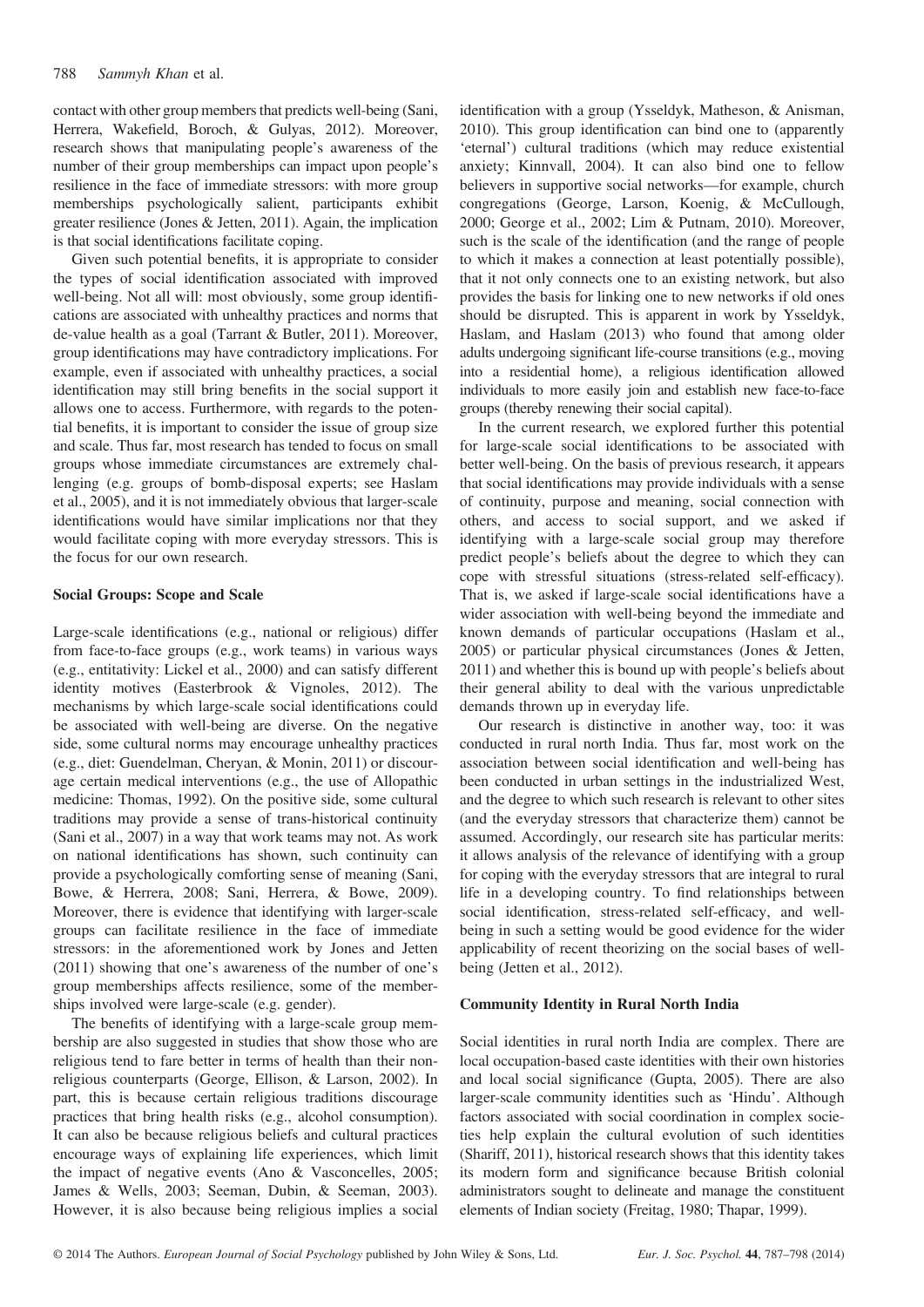In contemporary India, this Hindu identity permeates the fabric of everyday life. It has spiritual and religious elements, yet also constitutes a cultural identity (Doniger, 2010) such that all aspects of life, from who lives where in a village to whether and how one relates to others, are informed by this identity. Thus, for a Hindu to self-define strongly in terms of this collective identity is not simply to subscribe to a set of spiritual beliefs but to define the nature of one's connections to others in one's everyday transactions.

Investigating the association of such a social identification with well-being is complicated. There are questions concerning psychology's approach to culture and cultural differences (Misra & Gergen, 2002). These can be particularly important when studying health and well-being. Stress-related symptoms can be somatised differently in different cultures (Hwang, Myers, Abe-Kim, & Ting, 2008; Kirmayer & Young, 1998), and this highlights the need for culturally-appropriate measures of wellbeing. Other issues concern the nature and significance of the social relationships found in different cultures. Researchers often differentiate between individualistic and collectivist cultures and an important aspect of this contrast concerns cultural differences in the weightings people give to information provided by knowledge of an individual's group memberships and family connections. For example, Owe et al. (2013) show such information to be more important in collectivist cultures. Moreover, in different cultures there may be different ways in which social relationships inform one's identity (Becker et al., 2012), and there is evidence that in some collectivist cultures (e.g., Japan), group memberships tend to be depicted in terms of networks of interrelated individual members (Yuki, 2003; Yuki, Maddux, Brewer, & Takemura, 2005).

However, despite such potential cross-cultural complexities, there are reasons to believe the social identity concept can be useful in non-Western contexts. Although there may be different bases for group entitativity in non-Western contexts, Yuki et al. (2005) observe that this does not undermine the significance of group memberships for cognition and behavior. Yet, it remains important to recognize the cultural meanings of the relevant identities (Hopkins & Reicher, 2005). For example, although it is common to assume that a shared social identification implies that group members are seen as interchangeable exemplars of a horizontal community (the paradigmatic example being European national identities: Anderson, 1983), this should not be presumed to be a universal characteristic of social identities (Yuki, 2003; Yuki et al., 2005). In India, a common Hindu identification can exist alongside hierarchical caste categorizations, and although these latter remain bases for differentiation, this does not necessarily subvert a superordinate (highly entitative) Hindu identification. Indeed, caste identities are routinely represented as complementary and as allowing the Hindu 'body' to function (Prayag Magh Mela Research Group, 2007).

Another issue relating to the application of well-being research conducted in the industrialized West to rural north India concerns the social significance of religion. Most research on religiosity and well-being has been conducted with Christian denominations in the US. This has prompted calls for a wider range of religious identifications to be studied (George et al., 2002). This requires cultural sensitivity. For example, it would be easy to assume that as public Christian prayer typically involves a set service at which a congregation gathers (therefore, providing opportunities for sustained social interaction), then prayer at a Hindu temple has similar implications. However, this is misleading (the concept of set services is less applicable), and attendance at Hindu temples cannot be taken as a measure of network participation. It is also important to note that in religious countries (and India is one of the most religious countries: see PEW, 2002), religious believers are socially valued, and such social value can impact upon the degree to which people receive various psychological benefits (e.g., social self-esteem, psychological adjustment; see Gebauer, Sedikides, & Neberich, 2012). In other words, some issues that are important in US Christian communities (e.g., congregational prayer) may be less important in Hindu practice, and other issues of lesser significance in more secular cultures (e.g., the status accorded to the religious) may be more important in India.

## The Current Research

Our research involved individuals who were, in formal terms, Hindus, and explored if and how their subjective identification with this large-scale social group was associated with their well-being (whether reported in psychological terms, e.g., as 'anxiety', or in somatised terms, e.g., as 'body-aches': Pereira et al., 2007). In particular, we addressed the question of whether this identification was indirectly associated with better well-being *via* its association with stress-related self-efficacy (the belief that one can deal with the challenges of everyday life). As far as we are aware, there is no research in India exploring this relationship (see Sharma & Sharma, 2010).

Given the complex associations of a Hindu identification in India (e.g., with religious practice and with social status), our analyses also took into account two other factors, which could be relevant to well-being. The first concerned participants' level of engagement in religious practices. The second was participants' sense of their social standing in the community (relevant because the religious are accorded greater social value in religious societies: Gebauer et al., 2012).

In addition to addressing these two key alternative predictors of stress-related self-efficacy, our analyses of the relationship between social identification as a Hindu, stress-related selfefficacy, and well-being also controlled for a number of background socio-demographic variables. Specifically, we controlled for the effects of age, gender, caste, and marital status, which Indian research shows are relevant to health and well-being (e.g., Baru, Acharya, Acharya, Kumar, & Nagaraj, 2010; Borooah, 2010; Jensen, 2005; Mohindra, Haddad, & Narayana, 2006; Mukherjee, Haddad, & Narayana, 2011). We also controlled for educational-level (which in India can have unique effects on well-being beyond poverty; Rajan, Kennedy, & King, 2013).

#### METHOD

## Sample

Participants ( $N = 792$ ) were recruited in the rural area within a radius of 100–120 km from Allahabad (Uttar Pradesh,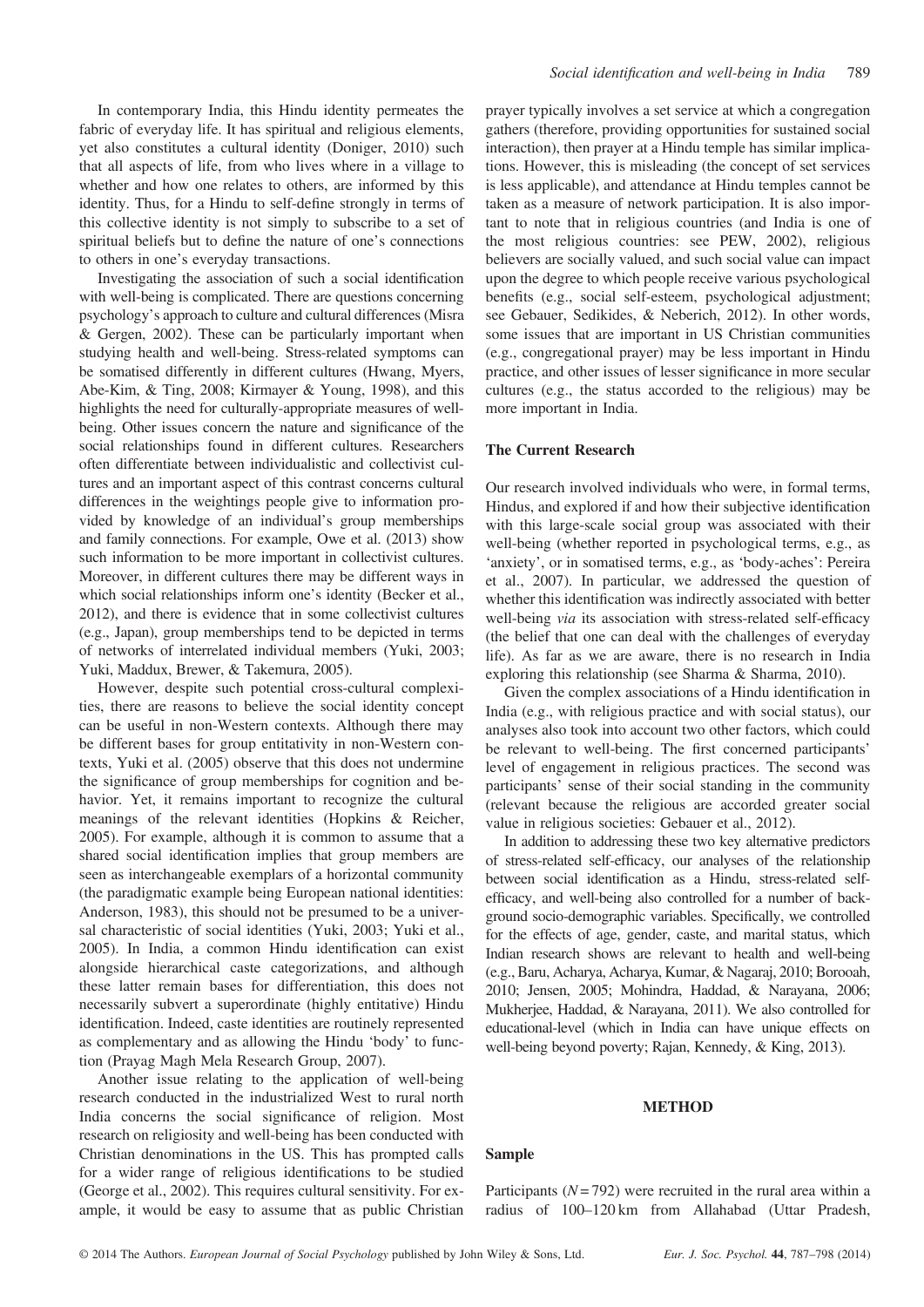Northern India). We approached known local contacts and recruited others through a process of snowballing. All participants self-categorized as Hindu. The average age was 64.1 years  $(SD = 10.75)$ . Three hundred seventy-three (47.1%) were female and 419 (52.9%) were male. Seven hundred nineteen (90.8%) belonged to the general caste category and 73 (9.2%) to the other backward caste category (OBC). These broad caste categories are used by the Indian Government to differentiate between those who are relatively privileged (general caste) and those who are less so (OBC). Other caste categories below OBC exist but were not represented in our sample. Six hundred twenty-seven (79.2%) were married and 165 (20.8%) were widowed. 313 were illiterate (39.5%), 380 (48%) had primaryto-intermediate education, and 99 (12.5%) were university educated.

This is not a representative sample of the north Indian population. Rather, it is an older and higher-caste sample, and this is because we targeted villagers considering an agerelated pilgrimage (Tewari, Khan, Hopkins, Srinivasan, & Reicher, 2012). However, a relatively homogenous sample is entirely suitable for our attempt to investigate a process model of identification and well-being.

## Design and Procedure

Our data derive from an orally-administered (Hindi) questionnaire. The scales were developed through extensive piloting and were translated and back-translated by two independent groups. Any differences in the translations were resolved by improving the items. The final items were piloted again with illiterate and literate Hindi-speakers.

The questionnaires were administered by a team of 10 Hindi-speaking field investigators in participants' homes. Completion of each questionnaire took approximately 30 minutes. So as to make the concept of a five-point scale meaningful, we showed participants drawings of five glasses containing increasing levels of water (ranging from empty to full; see Tewari et al., 2012) and explained how participants could communicate the level to which they agreed with the statements they would hear (through pointing to the relevant glass).

When approaching potential participants, the researchers identified themselves as coming from the University of Allahabad and as being interested in villagers' lives and experiences. The researchers gave an overview of the questionnaire's contents and addressed any questions that potential participants raised. After this, consent was sought ("Do we have your consent to participate in this survey study?"). Given literacy issues, the explanation of the research, the request for consent, and the giving of consent was oral (this was approved by the Ethics Committees of the University of Dundee and the University of Allahabad). No incentives were offered for participation.

## **Measures**

Our questionnaire measured participants': (i) level of social identification as a Hindu; (ii) perceptions of efficacy in dealing with everyday stressors; (iii) well-being; (iv) engagement in religious practices; and (v) perceptions of their social standing in their community. Except where stated otherwise, all items

were answered on five-point scales using the drawings of glasses of water explained earlier. The scale names and their items are as follows:

## Social Identification as Hindu

Three items asked: 'To what extent does being Hindu matter to you?'; 'To what extent is being Hindu a key part of your life?', and 'To what extent is being a Hindu central to your sense of who you are?' Responses were anchored:  $1 = 'Not at all';$ 5 = 'Completely' (which conceptually translates into English as  $'A$  lot $')$ .

## Stress-Related Self-Efficacy

Five items based on Schwarzer and Jerusalem's Generalized Self-Efficacy Scale (1995) but modified for use in India. Using the stem 'Over the last week, to what extent have you been feeling you…', the items included 'can manage all the demands on you?', 'have the capabilities to do the things that matter to you?', 'can manage your life well?', 'are in control of your life?', and 'have the skill/abilities to live your life as you want?' (anchored:  $1 = 'Not at all'; 5 = 'Completely').$ 

## Well-being

This was measured using various scales. The first (labeled self-assessed health) comprised three items from the internationally-used core module of the Centers for Disease Control and Prevention Health Related Quality of Life Measure (CDC HRQOL-14; 2000). Using the stem 'Over the last week, how would you describe your…', the items included 'physical health'; 'state of mind'; and 'energy levels?' (anchored: 1 = 'Very Poor'; 5= 'Very Good'). We also included items adapted from scales developed for use in the Indian Subcontinent, which take account of the somatisation of stress-related symptoms (Ruback, Begum, Tariq, Kamal, & Pandey, 2002; Ruback, Pandey, & Begum, 1997). Using the stem 'Over the last week, to what extent have you felt…', three questions concerned psychological symptoms ('anxious without any reason?', 'restless without any reason?', and 'irritable without any reason?'; anchored:  $1 = 'Not at all';$ 5 = 'Completely'). Three others concerned physical symptoms (using the stem 'Over the last week, to what extent have you suffered from…' these items referred to 'body-aches and pains?', 'breathlessness?', and 'headaches?'; anchored: 1 = 'Not at all'; 5 = 'Completely'). These six items were formed into two scales (labeled psychological symptoms of ill-health and physical symptoms of ill-health, respectively).

## Religious Practices

Six items addressed participants' level of engagement in religious practices. Three items concerned Religious Practices at Home. Using the stem 'In the last week, how often have you…' the questions were 'performed morning pujas (prayers)?', 'performed evening pujas?', and 'chanted religious texts in your home?' Using the same stem, three concerned Religious Practices in Temples and asked how often they had 'gone to temples?', 'offered fruits/sweets/flowers in the temple?', and 'read or chanted religious texts in the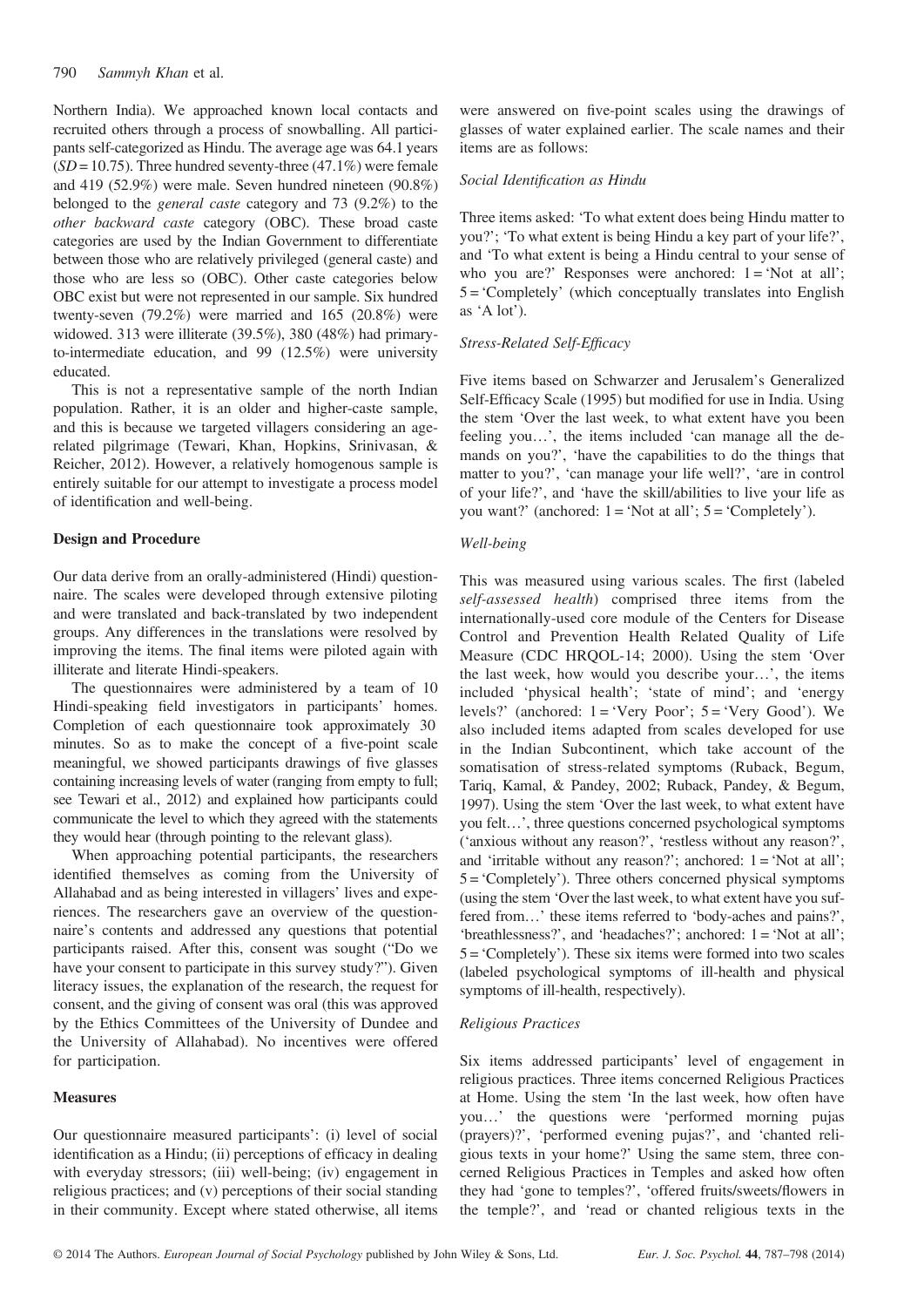temple?' For these items, participants reported how many days over the last week they had engaged in each practice (with 0 indicating none and every subsequent unit representing one day per week to a maximum of 7).

#### Perceived Standing in the Group

Five items asked about the extent to which participants thought that other people in their neighborhood or village treated them as members of standing in the village community. Using the stem 'Currently, to what extent do others like your neighbours and other villagers…' the items included: 'accord you high status?', 'like you?', 'take you seriously?', 'admire you?', 'respect you?' (anchored:  $1 = 'Not at all'; 5 = 'Completely').$ 

We assessed if these items formed constructs in the intended manner using Confirmatory Factor Analysis in AMOS 17.0 (Arbuckle, 2008). We specified a factor structure with eight latent variables that were allowed to co-vary freely. Symptoms of ill-health were specified as two discrete factors: psychological symptoms of ill-health and physical symptoms of ill-health. Likewise, religious practices at home and religious practices in temples were specified as two separate factors. The chi-square goodness of fit statistic for the specified factor structure was significant  $\chi^2$  $(322) = 914.37$ ,  $p < .001$ ). However, with a sample of this size, this does not necessarily mean the model should be rejected (e.g., Bentler, 1990; Jöreskog & Sörbom, 1996). Additionally, we used the comparative fit index (CFI), the root mean squared error of approximation (RMSEA) and the standardized root mean squared residual (SRMR) to evaluate model fit. It has been proposed that values of >0.95 for the CFI (Hu & Bentler, 1999),  $\langle 0.05$  for the RMSEA (Browne & Cudeck, 1993), and < 0.05 for the SRMR (Byrne, 2010) indicate a good fit between a specified model and observed data. Given these recommendations, our specified factor structure had a good fit (CFI =  $0.95$ , RMSEA =  $0.05$ ) (90% CI: 0.045–0.052), SRMR = 0.03). The measurement weights for the respective latent variables specified in the CFA are displayed in Table  $1<sup>1</sup>$ 

Background information about participants' scores on these scales (in which the relevant item scores were averaged) appear in Table 2. This depicts the scale means, standard deviations, *Cronbach* alphas, and inter-scale correlations. The reliabilities for all measures apart from two were  $\geq$ 0.78. The reliabilities for the religious practices at home were rather lower (0.62) than for those in the Temple (0.88)—probably because home-based prayer is rather more variable (e.g., not every home-based prayer would entail chanting). The overall reliability of the Physical Symptoms of Ill-Health scale was also low (0.61). However, the fact we have three measures of well-being means that this is less of an issue that would otherwise be. All

Table 1. Measurement weights from confirmatory factor analysis

| Latent variables and items                                                                                      | β                      |
|-----------------------------------------------------------------------------------------------------------------|------------------------|
| Social identification as a Hindu<br>To what extent:                                                             |                        |
| -Does being Hindu matter to you?                                                                                | $0.80***$              |
| -Is being Hindu a key part of your life?                                                                        | $0.92***$              |
| -Is being a Hindu central to your sense<br>of who you are?                                                      | $0.83***$              |
| Religious practices at home<br>In the last week:                                                                |                        |
| -How often have you performed morning pujas?                                                                    | $0.63***$              |
| -How often have you performed evening pujas?                                                                    | $0.61***$              |
| -How often have you chanted religious texts in<br>your home?                                                    | $0.62***$              |
| Religious Practices in Temples<br>In the last week:                                                             |                        |
| -How often have you gone to temples?                                                                            | $0.94***$              |
| -How often have you offered fruits/sweets/flowers<br>in the temple?                                             | $0.94***$              |
| -How often have you read or chanted religious<br>texts in the temple?                                           | $0.66***$              |
| Perceived standing in the group<br>Currently, to what extent do others like your neighbors and other villagers: |                        |
| -Accord you high status?                                                                                        | $0.88***$              |
| -Like you?                                                                                                      | $0.89***$              |
| -Take you seriously?                                                                                            | $0.88***$              |
| -Admire you?<br>-Respect you?                                                                                   | $0.83***$<br>$0.84***$ |
|                                                                                                                 |                        |
| Stress-related self-efficacy                                                                                    |                        |
| Over the last week, to what extent have you been feeling you:<br>-Can manage all the demands on you?            | $0.67***$              |
| -Have the capabilities to do the things that matter<br>to you?                                                  | $0.80***$              |
| -Can manage your life well?                                                                                     | $0.87***$              |
| -Are in control of your life?                                                                                   | $0.77***$              |
| -Have the skill/abilities to live your life as you want?                                                        | $0.79***$              |
| Self-assessed health<br>Over the last week, how would you describe your:                                        |                        |
| -Physical health?                                                                                               | $0.72***$              |
| -State of mind?                                                                                                 | $0.75***$              |
| -Energy levels?                                                                                                 | $0.72***$              |
| Psychological symptoms of ill-health<br>In the last week, how often have you felt :                             |                        |
| -Anxious without any reason?                                                                                    | $0.79***$              |
| -Restless without any reason?                                                                                   | $0.86***$              |
| -Irritable without any reason?                                                                                  | $0.73***$              |
| Physical symptoms of ill-health<br>In the last week, how often have you suffered from:                          |                        |
| -Body-aches and pains?                                                                                          | $0.68***$              |
| -Breathlessness?                                                                                                | $0.46***$              |
| -Headaches?                                                                                                     | $0.63***$              |

Note:

 $*p < .05$ .  $**p < .01$   $***p < .001$ 

measures were positively scored except symptoms of ill-health (where higher scores indicate more symptoms of ill-health). The inter-scale correlations (also available in Table 2) show that higher Social Identification as a Hindu was associated with better self-assessed health (but had no association with the psychological or the physical symptoms of ill-health). Table 2 also shows that greater stress-related self-efficacy was associated with higher involvement in religious practices (both at the home and at the temple), higher perceived standing in the group, and higher social identification as a Hindu.

<sup>&</sup>lt;sup>1</sup>In order to examine the equivalence of this factor structure across the sociodemographic categories recorded in this study, we conducted a Multigroup Analysis in AMOS 17.0 (Arbuckle, 2008). These results are presented in the supplementary materials associated with this paper. We found complete configural and metric invariance, and partial scalar and residual invariance, across the respective socio-demographic categories recorded in the study.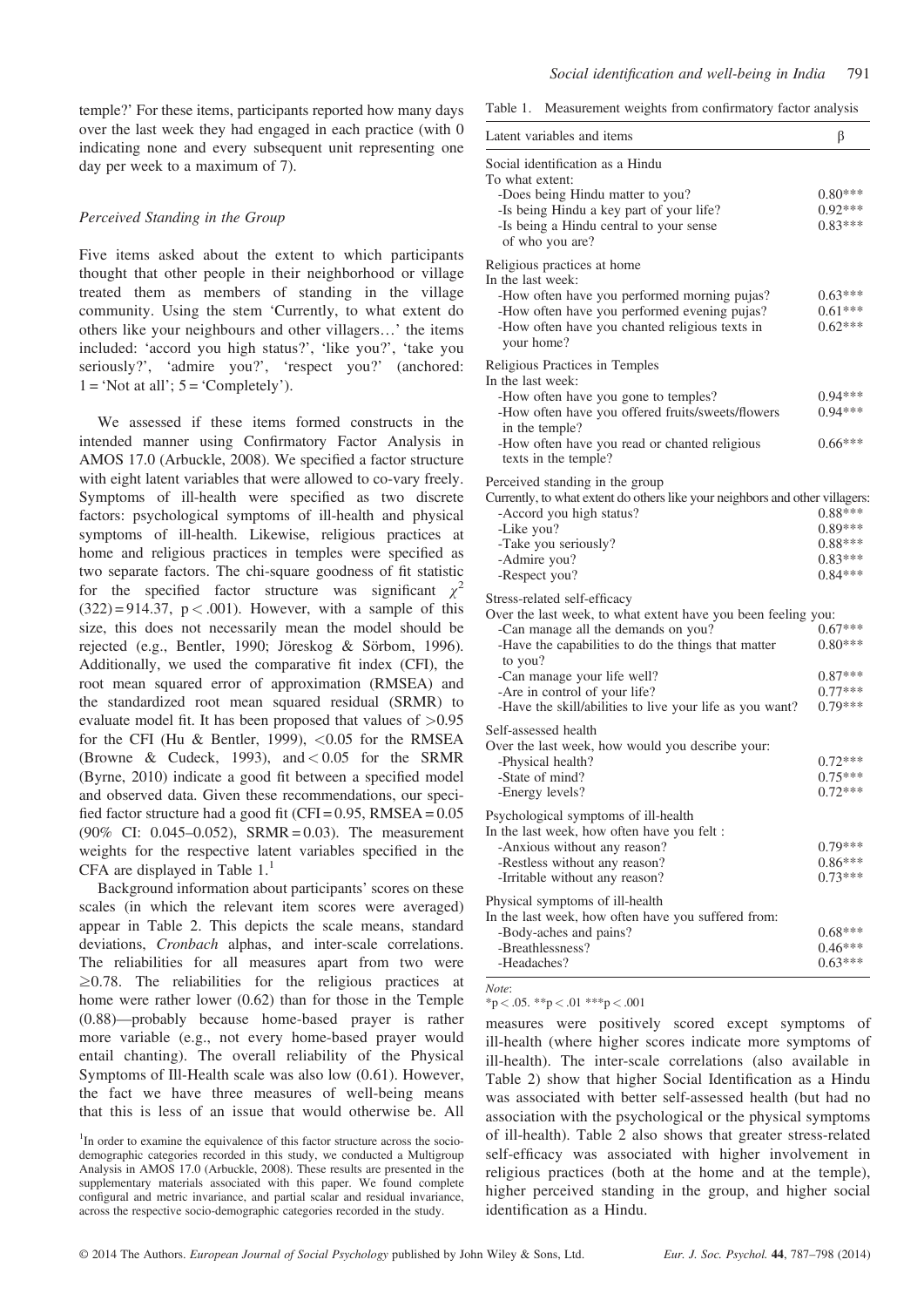|                                                                                                                                                                                                                                                                                                                              |                          |              |          |        |          |          | ∘        |           |                     |                         | Ξ.                     |                           | $\overline{5}$             | 13.                  |
|------------------------------------------------------------------------------------------------------------------------------------------------------------------------------------------------------------------------------------------------------------------------------------------------------------------------------|--------------------------|--------------|----------|--------|----------|----------|----------|-----------|---------------------|-------------------------|------------------------|---------------------------|----------------------------|----------------------|
|                                                                                                                                                                                                                                                                                                                              | $M(SD)$                  | ರ            |          |        | H        |          |          |           |                     |                         |                        | $\overline{a}$            |                            |                      |
| I. Social identification<br>as a Hindu                                                                                                                                                                                                                                                                                       | 4.73(0.52)               | 0.89         | $.14***$ | $.08*$ | $.19***$ | $27***$  | $.14***$ | $-.02$    | $-0.4$              | $-0.03$                 | $08*$                  | $.14***$                  | $-.03$                     | $.11**$              |
| 2. Religious practices<br>at home                                                                                                                                                                                                                                                                                            | 4.92(2.28)               | 0.62         |          | 36**** | $.08*$   | $.20***$ | $.16***$ | $-.14***$ | $-.17***$           | $.08*$                  | $.26***$               | $.10**$                   | $-03$                      | $.33***$             |
| 3. Religious practices<br>in temples                                                                                                                                                                                                                                                                                         | 2.76(2.86)               | 0.88         |          |        | $.09*$   | $.14***$ | $.09**$  | $-0.4$    | $-0.05$             | $\overline{0}$          | S.                     | $\widetilde{\mathcal{C}}$ | $-0.02$                    | 07                   |
| 4. Perceived standing<br>in the group                                                                                                                                                                                                                                                                                        | 4.05(0.85)               | 0.95         |          |        |          | $.38***$ | $.16***$ | $.13***$  | $.10**$             | $-0.02$                 | $-0.0$                 | $.14***$                  | $-0.4$                     | $\ddot{\circ}$       |
| 5. Stress-related<br>self-efficacy                                                                                                                                                                                                                                                                                           | 3.79(0.93)               | 0.89         |          |        |          |          | $47***$  | $-40***$  | $-38***$            | $-.13***$               | $.15**$                | $.15***$                  | $\overline{0}$             | $.27***$             |
| 6. Self-assessed health<br>7. Psychological                                                                                                                                                                                                                                                                                  | 3.31(0.93)<br>2.15(1.13) | 0.78<br>0.84 |          |        |          |          |          | $-.48***$ | .58***<br>$-.50***$ | $-.18***$<br>$\ddot{q}$ | $-0.29***$<br>$.27***$ | $\ddot{0}$<br>$-.02$      | $.11**$<br>$-0.07*$        | $.28***$<br>$-29***$ |
| symptoms of ill-health<br>8. Physical symptoms<br>of ill-health                                                                                                                                                                                                                                                              | 2.02(0.89)               | 0.61         |          |        |          |          |          |           |                     | $.10**$                 | $-.33***$              | $-0.06$                   | $-0.03$                    | $-.35***$            |
| 10. Gender<br>9. Age                                                                                                                                                                                                                                                                                                         |                          |              |          |        |          |          |          |           |                     |                         | $.21***$               | $rac{3}{2}$               | $-20***$<br>$.12**$<br>-02 | $.62***$<br>$-0.4$   |
| 12. Marital status<br>13. Education<br>11. Caste                                                                                                                                                                                                                                                                             |                          |              |          |        |          |          |          |           |                     |                         |                        |                           |                            | $.13***$<br>$.14***$ |
| $\frac{1}{2}$ $\frac{1}{2}$ $\frac{1}{2}$ $\frac{1}{2}$ $\frac{1}{2}$ $\frac{1}{2}$ $\frac{1}{2}$ $\frac{1}{2}$ $\frac{1}{2}$ $\frac{1}{2}$ $\frac{1}{2}$ $\frac{1}{2}$ $\frac{1}{2}$ $\frac{1}{2}$ $\frac{1}{2}$ $\frac{1}{2}$ $\frac{1}{2}$ $\frac{1}{2}$ $\frac{1}{2}$ $\frac{1}{2}$ $\frac{1}{2}$ $\frac{1}{2}$<br>Note: |                          |              |          |        |          |          |          |           |                     |                         |                        |                           |                            |                      |

Table 2. Means, standard deviations, Cronbach's Alphas and correlations Table 2. Means, standard deviations, Cronbach's Alphas and correlations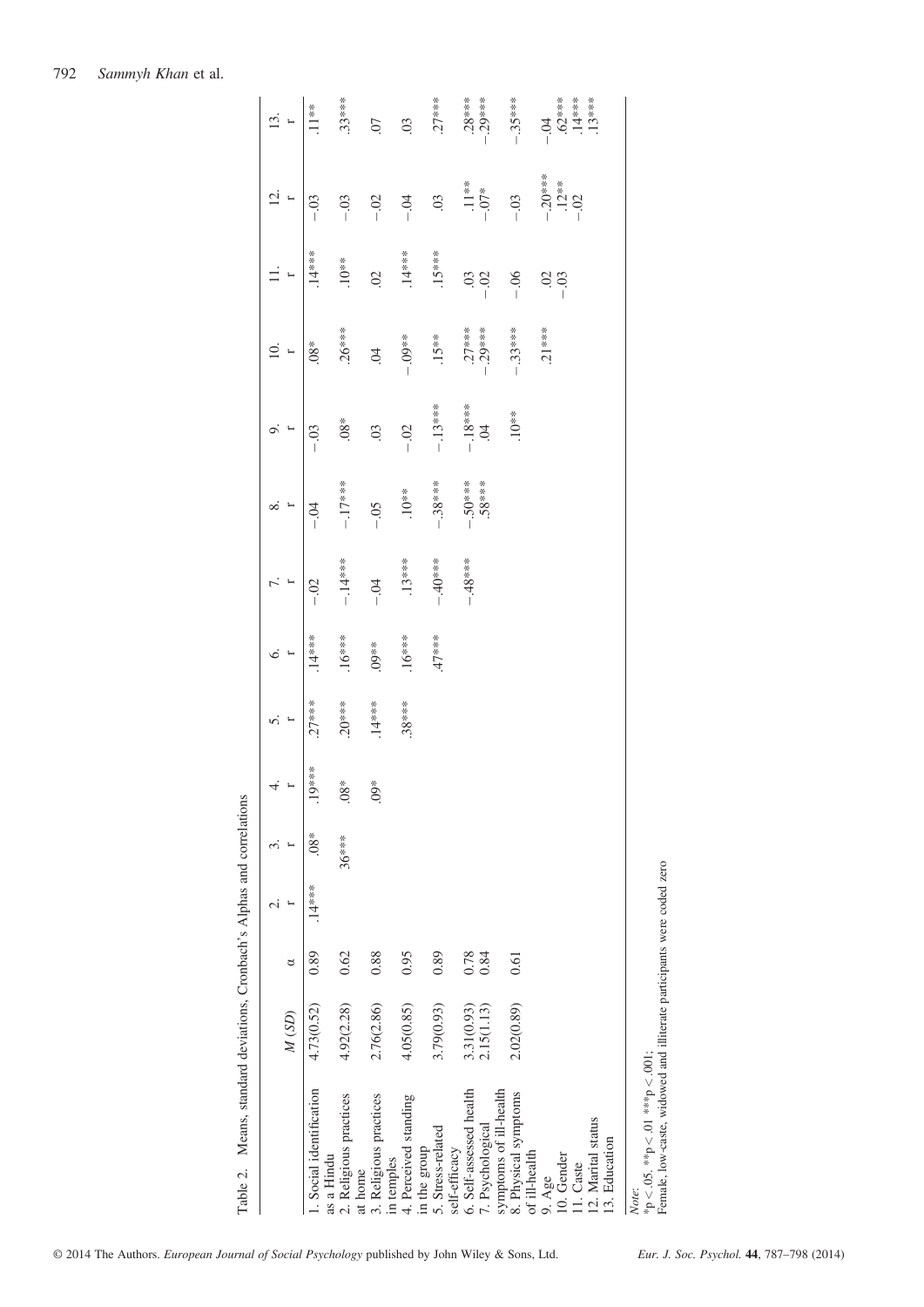## RESULTS

Our analyses entailed two steps. The first investigated if stressrelated self-efficacy was associated with participants' social identification as a Hindu. The second involved testing a model in which Social Identification as a Hindu was associated with well-being via stress-related self-efficacy. In both analyses, we controlled for effects associated with the socio-demographic categories recorded (age, gender, caste, marital status, and education). Moreover, given the complex meaning of a Hindu identification, we also investigated the degree to which a Hindu social identification had associations with well-being that were distinct from those associated with participants' level of religious practices (at temples and at home) and perceived standing in the group. Both analyses employed Structural Equation Modelling (SEM; in AMOS 17.0, Arbuckle, 2008). Given the equivalence of our measures across socio-demographic categories (see footnote 1), these analyses used pooled data.

#### Factors Associated with Stress-Related Self-Efficacy

Our first analysis specified a model in which participants' level of social identification as a Hindu, level of religious practices (at temples and at home), and perceived standing in the group were entered as predictors of stress-related self-efficacy. The socio-demographic categories were entered as control variables (with female, lower caste, widowed, and illiterate participants coded zero). Accordingly, stress-related self-efficacy was the only endogenous variable with the others being exogenous (and allowed to co-vary freely with one another).

The chi-square goodness of fit statistic for the model was significant  $(\chi^2 (212) = 771.57, p < .001)$ . The remaining goodness of fit indices were satisfactory (CFI =  $0.95$ ; RMSEA =  $0.06$ ) (90% CI: 0.053–0.062); SRMR = 0.04). Table 3 summarizes the findings. With regards to the control variables, it shows that age, gender, and educational-level were associated with stress-related self-efficacy (younger, male, and better-educated participants reported greater stress-related self-efficacy). With regards to social identification as a Hindu, it shows that this had associations with religious practices at home and in temples, and also with perceived standing in the group.

However, and of more theoretical significance, it shows that stress-related self-efficacy had positive associations with both perceived standing in the group and social identification as Hindu. Of these associations, the former was stronger (and showed that those who perceived themselves as having greater standing in the community reported greater efficacy in dealing with everyday stressors). Yet, the significance of the latter association constitutes evidence for our key prediction that a stronger social identification as a Hindu would be associated with greater stress-related self-efficacy.

#### Factors Associated with Well-being

In the second step of the SEM analysis, we investigated the factors associated with our three measures of well-being (self-assessed health, psychological symptoms of ill-health, and physical symptoms of ill-health). Our model specified paths from our key predictor variable—social identification as a Hindu—and the two alternative predictors (religious practices at home and in temples, perceived standing in the group), to the well-being measures via stress-related self-efficacy. It also specified direct paths from these variables to the wellbeing measures. Again, the socio-demographic categories featured as controls (with female, lower caste, widowed, and illiterate participants coded zero). The exogenous variables were allowed to co-vary freely with one another. So too, the well-being measures were allowed to co-vary freely with one another. We used the bootstrapping procedure in AMOS to estimate standard errors and bias-corrected confidence intervals for the direct and indirect estimates in the model (5000 bootstrap resamples and 99% confidence intervals).

Although the chi-square statistic was significant  $(\chi^2 \, (422) = 1160.20, \, p < .001)$ , the remaining goodness of fit indices  $(CFI = 0.94$ , RMSEA =  $0.05$   $(90\%$  CI:  $0.044 - 0.050)$ ,  $SRMR = 0.04$ ) indicated an acceptable model fit. Figure 1 depicts the significant paths in the model (to aid interpretation, the measurement weights, residuals, and structural residuals are not depicted). Tables 4 and 5 report the results relating to the model's direct and indirect paths. The co-variances for the exogenous variables are the same as reported in Table 3, whereas those for the well-being measures feature in Figure 1.

Table 3. Factors associated with stress-related self-efficacy (all values are standardized)

| Exogenous variables                 | Endogenous variable             |           |           |           |         | Covariances    |           |            |           |
|-------------------------------------|---------------------------------|-----------|-----------|-----------|---------|----------------|-----------|------------|-----------|
|                                     | Stress-related<br>self-efficacy | 2.        | 3.        | 4.        | 5       | 6              | 7.        | 8.         | 9.        |
| 1. Social identification as a Hindu | $0.14***$                       | $0.16***$ | $0.09*$   | $0.20***$ | $-0.04$ | $0.09***$      | $0.15***$ | $-0.02$    | $0.12**$  |
| 2. Religious practices at home      | 0.08                            |           | $0.38***$ | $0.10*$   | $0.10*$ | $0.39***$      | $0.15***$ | 0.01       | $0.48***$ |
| 3. Religious practices in temples   | 0.06                            |           |           | $0.09*$   | 0.01    | $0.00^{\circ}$ | 0.01      | $-0.02$    | 0.03      |
| 4. Perceived standing in the group  | $0.35***$                       |           |           |           | $-0.02$ | $-0.09*$       | $0.15***$ | $-0.04$    | 0.04      |
| 5. Age                              | $-0.15***$                      |           |           |           |         | $0.21***$      | 0.02      | $-0.20***$ | $-0.04$   |
| 6. Gender                           | $0.10*$                         |           |           |           |         |                | $-0.03$   | $-0.02$    | $0.62***$ |
| 7. Caste                            | 0.04                            |           |           |           |         |                |           | $-0.02$    | $0.14***$ |
| 8. Marital status                   | $-0.00$                         |           |           |           |         |                |           |            | $0.13***$ |
| 9. Education                        | $0.13**$                        |           |           |           |         |                |           |            |           |

Note:

 $*p < .05.$  \*\*p $< .01$  \*\*\*p $< .001;$ 

Female, low-caste, widowed and illiterate participants were coded zero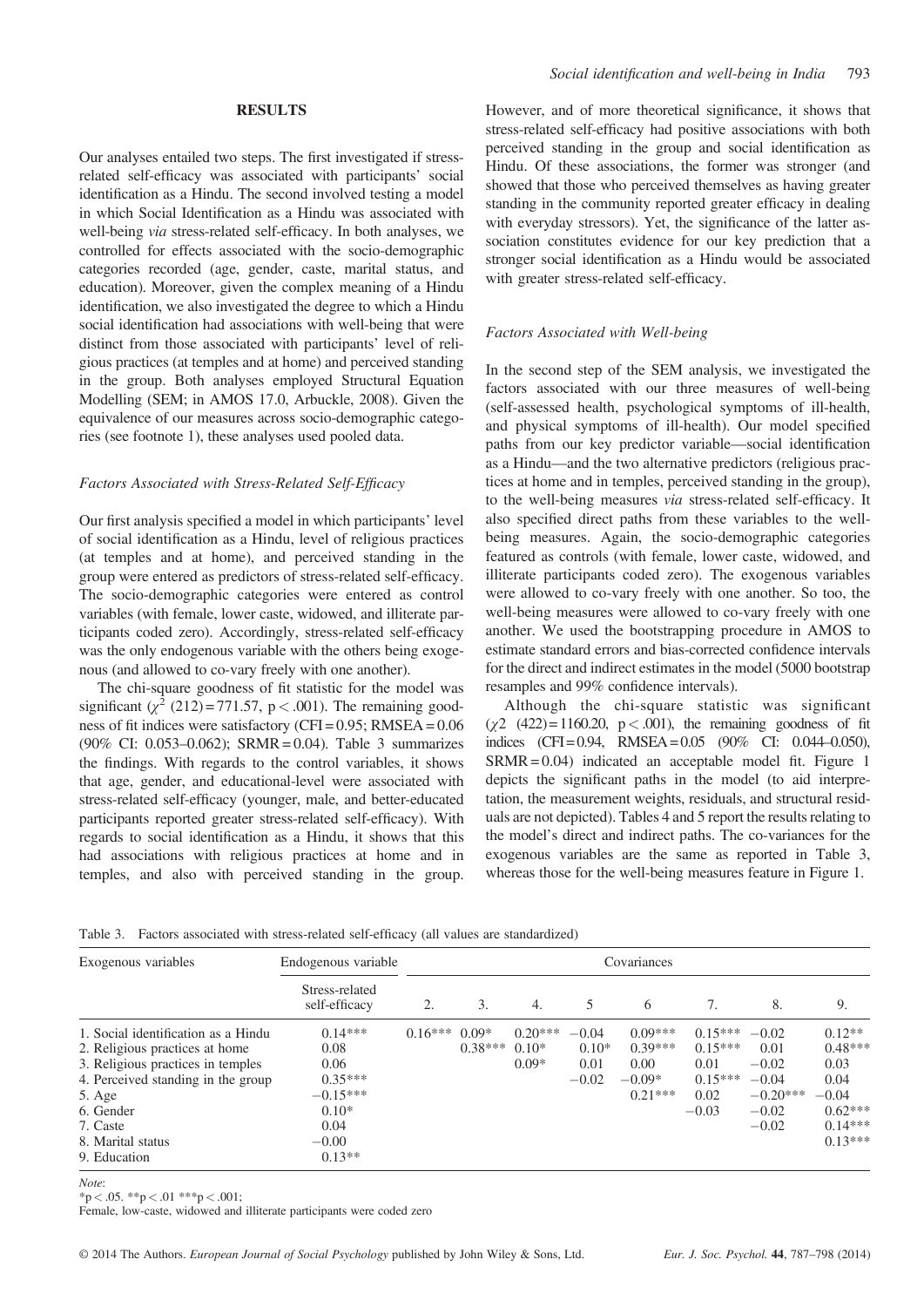

Figure 1. Modelling the relationship between social identification, self-efficacy and well-being: significant paths (direct and indirect)  $(*p < 0.05 **p < 0.01 **p < 0.001$ : indirect effects via stress-related self-efficacy are indicated in brackets. All values are standardized)

Consistent with the first step of the SEM analysis reported earlier, Figure 1 and Table 4 show direct, positive, and significant paths from perceived standing in the group and social identification as a Hindu to stress-related self-efficacy (with the path from perceived standing in the group being stronger). Religious practices at home and in temples were not associated with stress-related self-efficacy. With regards to well-being, greater stress-related self-efficacy was associated with better outcomes (positive associations with self-assessed health, and negative associations with psychological and physical symptoms of ill-health). None of the direct or indirect paths from religious practices at home and in temples to the wellbeing measures were significant. Perceived standing in the group was not associated directly with the three well-being measures, but was associated indirectly with these measures via stress-related self efficacy.

As explained earlier, we were particularly interested in the association between social identification and well-being via stress-related self efficacy. As Table 4 and Figure 1 show, we found evidence for indirect associations between social identification as a Hindu and our three well-being measures (self-assessed health, psychological, and physical symptoms of ill-health) via greater stress-related self-efficacy. Taken together, these three indirect effects constitute evidence that the level of one's social identification as a Hindu predicts

better well-being because this identification is associated with the belief that one can cope with life's stressors.

Our analysis also revealed residual associations between social identification as a Hindu and two of the well-being measures (psychological and physical symptoms of ill-health) after controlling for the pathway through stress-related selfefficacy. These residual associations were more substantial than the indirect effects and showed heightened identification was associated with more psychological and physical symptoms of ill-health. Quite why we found such residual effects indicating an association between greater social identification as a Hindu and more psychological and physical symptoms of ill-health is unclear (and is discussed in the succeeding text).

As explained earlier, these analyses included the sociodemographic variables as controls. The direct and indirect associations of these variables are reported in Table  $5<sup>2</sup>$  Overall, the model explained 28% of the variance in stress-related selfefficacy, 41% of the variance in self-assessed health and 28% and 44% of the variance in psychological and physical symptoms of ill-health, respectively.

<sup>2</sup>The associations between the socio-demographic variables, stress-related selfefficacy, and the well-being outcome measures reported in Table 5 are discussed in the supplementary materials associated with this paper.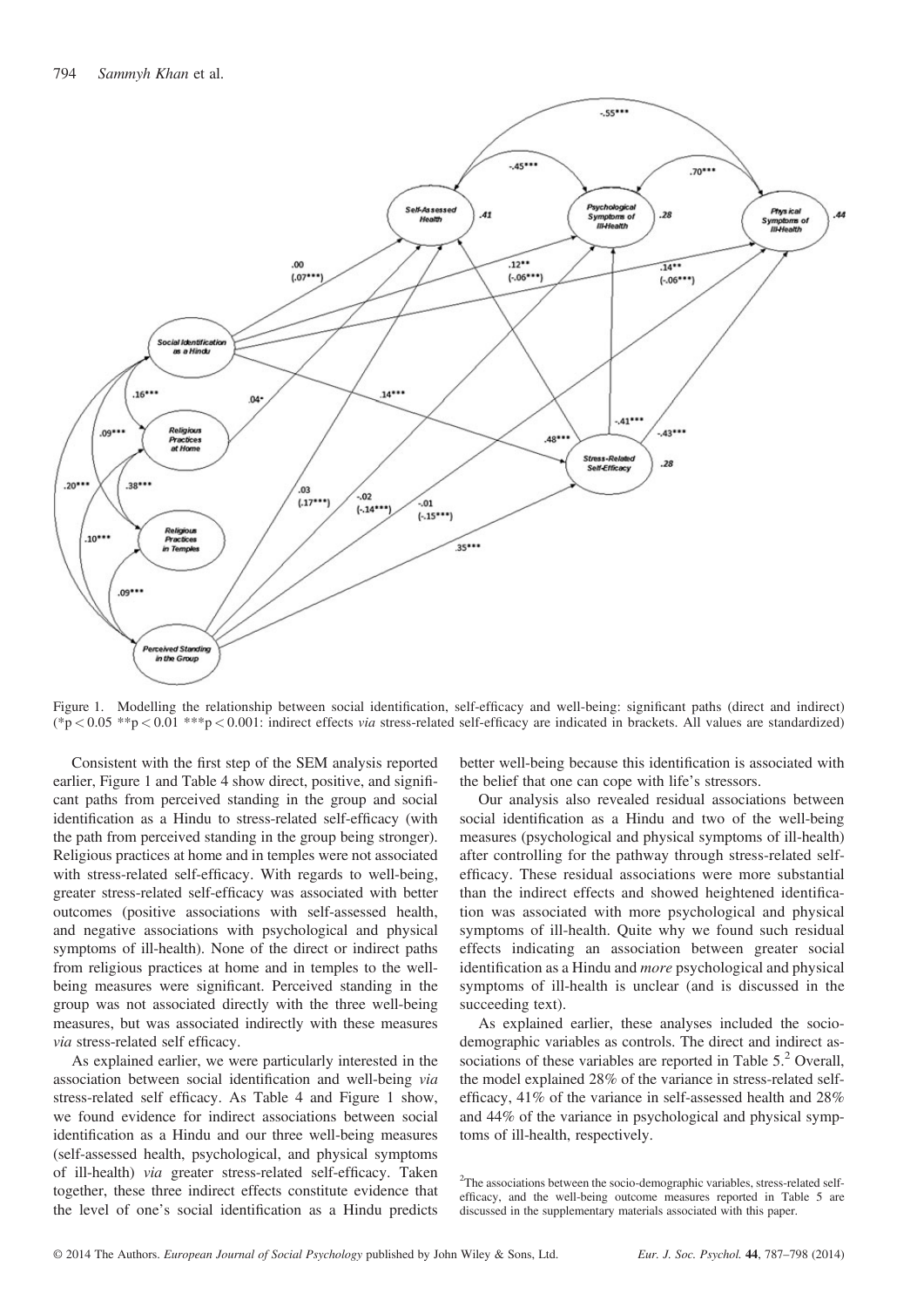|                                                                                                                     |                              |              |                              |                      | Endogenous variables                 |                                   |
|---------------------------------------------------------------------------------------------------------------------|------------------------------|--------------|------------------------------|----------------------|--------------------------------------|-----------------------------------|
|                                                                                                                     |                              |              | Stress-related self-efficacy | Self-assessed health | Psychological symptoms of ill-health | Physical symptoms of ill-health   |
| Social identification as a Hindu                                                                                    | Direct path                  | (SE)         | $14***$ (0.05)               | 0.00(0.06)           | $0.12**$ (0.08)                      | $0.14**$ (0.08)                   |
|                                                                                                                     |                              | $\beta$ (SE) |                              | $0.07***(0.02)$      | $-0.06***$ (0.02)                    | $-0.06***(0.02)$                  |
|                                                                                                                     | Indirect path<br>$(LB - UB)$ | 99% CI       |                              | (0.033, 0.112)       | $-0.097, -0.028$                     |                                   |
| Religious practices at home                                                                                         | Direct path                  | $\beta$ (SE) | 0.08(0.04)                   | 0.04(0.06)           | $-0.05(0.06)$                        | $-0.103, -0.029$<br>$-0.05(0.06)$ |
|                                                                                                                     | Indirect path                | $\beta$ (SE) |                              | 0.04(0.03)           | $-0.03(0.02)$                        | $-0.03(0.03)$                     |
|                                                                                                                     | $LB - UB)$                   | 99% CI       |                              | $-0.033, 0.112$      | $-0.099, 0.028$                      | $-0.103, 0.030)$                  |
| Religious practices in temples                                                                                      | Direct path<br>Indirect path | $\beta$ (SE) | 0.06(0.04)                   | 0.02(0.01)           | 0.04(0.01)                           | 0.02(0.01)                        |
|                                                                                                                     |                              | $\beta$ (SE) |                              | 0.03(0.02)           | $-0.03(0.02)$                        | $-0.03(0.02)$                     |
|                                                                                                                     | $LB - UB)$                   | 99% CI       |                              | $-0.018, 0.082$      | $-0.070, 0.016$                      | $-0.073, 0.017$                   |
| Perceived standing in the group                                                                                     | Direct path                  | $\beta$ (SE) | $0.35***$ (0.04)             | 0.03 (0.05)          | $-0.02(0.07)$                        | $-0.01(0.01)$                     |
|                                                                                                                     | Indirect path                | $\beta$ (SE) |                              | $0.17***$ (0.02)     | $-0.14***$ (0.02)                    | $-0.15***$ (0.03)                 |
|                                                                                                                     | $LB - UB)$                   | 99% CI       |                              | (0.111, 0.231)       | $-0.214, -0.086$                     | $-0.220, -0.090$                  |
| Stress-related self-efficacy                                                                                        | Direct effect                | $\beta$ (se) |                              | $0.48***(0.06)$      | $0.41***$ (0.07)                     | $-0.43***(0.07)$                  |
| Confidence Intervals (CI): LB = Lower Bound, UB = Upper Bound<br>* $p < .05$ . ** $p < .01$ *** $p < .001$<br>Note: |                              |              |                              |                      |                                      |                                   |
|                                                                                                                     |                              |              |                              |                      |                                      |                                   |

Table 4. Direct and indirect paths (via stress-related self-efficacy): process measures (all values are standardized)

Table 4. Direct and indirect paths (via stress-related self-efficacy): process measures (all values are standardized)

Direct and Indirect paths (via stress-related self-efficacy): socio-demographic categories (all values are standardized) Table 5. Direct and Indirect paths (via stress-related self-efficacy): socio-demographic categories (all values are standardized) Table 5.

|                                             |                                                               |                                                                         |                              |                                                                 | Endogenous variables                                                      |                                                        |
|---------------------------------------------|---------------------------------------------------------------|-------------------------------------------------------------------------|------------------------------|-----------------------------------------------------------------|---------------------------------------------------------------------------|--------------------------------------------------------|
| Exogenous<br>variables                      |                                                               |                                                                         | Stress-related self-efficacy | Self-assessed health                                            | Psychological symptoms of ill-health                                      | Physical symptoms of ill-health                        |
| Age                                         | Indirect effect<br>Direct path                                | $\beta$ (SE)<br>(SE)                                                    | $-0.15***$ (0.00)            | $-0.18***$ (0.00)<br>$-0.07***$ (0.02)                          | $0.06***$ (0.02)<br>0.03(0.00)                                            | $0.14***$ (0.00)<br>$0.07***$ (0.02)                   |
|                                             | $LB - UB)$                                                    | 10 % 66                                                                 |                              | $\begin{array}{r} -0.130, -0.032 \\ 0.25*** (0.08) \end{array}$ | $(0.026, 0.113)$<br>-0.22*** (0.10)                                       | $(0.028, 0.120)$<br>$-0.32** (0.10)$<br>$-0.04*(0.02)$ |
| Gender                                      | Indirect effect<br>Direct path                                | (SE)<br>(SE)                                                            | $0.10*0.07$                  | $0.05*(0.02)$                                                   | $-0.04*$ (0.02)                                                           |                                                        |
|                                             | $LB - UB)$                                                    | 99% CI                                                                  |                              | $-0.005, 0.106$                                                 |                                                                           |                                                        |
| Caste                                       | Direct path                                                   | $3$ (SE)<br>$3$ (SE)                                                    | 0.04(0.09)                   | $-0.04(0.10)$                                                   | $(-0.099, 0.005)$<br>$0.03$ (0.13)<br>$-0.02$ (0.02)<br>$(-0.063, 0.040)$ | $(-0.100, 0.004)$<br>$-0.02$ (0.13)                    |
|                                             | Indirect effect                                               |                                                                         |                              | 0.02(0.02)                                                      |                                                                           | $-0.02(0.02)$                                          |
|                                             | $LB - UB)$                                                    | 1D %66                                                                  |                              | $-0.028, 0.046$                                                 |                                                                           | $-0.066, 0.043)$                                       |
| Marital status                              | Direct path                                                   |                                                                         | $-0.00(0.06)$                | 0.04(0.07)                                                      | $-0.00(0.09)$                                                             | 0.05(0.09)                                             |
|                                             | Indirect path                                                 | $\begin{array}{c} \beta \text{ (SE)} \\ \beta \text{ (SE)} \end{array}$ |                              | $-0.00(0.02)$                                                   | 0.00(0.02)                                                                | 0.00(0.02)                                             |
|                                             | $(LB - UB)$                                                   | 99% CI                                                                  |                              | $-0.049, 0.046$                                                 | $-0.040, 0.040$                                                           | $-0.042, 0.043)$                                       |
| Education                                   | Direct path                                                   | $\beta$ (SE)                                                            | $0.13**$ (0.05)              | 0.01 (0.06)                                                     | $-0.06(0.08)$                                                             | $-0.13**$ (0.08)                                       |
|                                             | indirect path                                                 | (SE)                                                                    |                              | $0.06**$ (0.02)                                                 | $-0.05**$ (0.02)                                                          | $-0.05**$ (0.02)                                       |
|                                             | $LB - UB)$                                                    | 10 % 66                                                                 |                              | (0.004, 0.130)                                                  | $-0.112, -0.005$                                                          | $-0.116, -0.004$                                       |
| *p < 0.05. **p < 0.01 ***p < 0.001<br>Note: | Confidence Intervals (CI): LB = Lower Bound, UB = Upper Bound |                                                                         |                              |                                                                 |                                                                           |                                                        |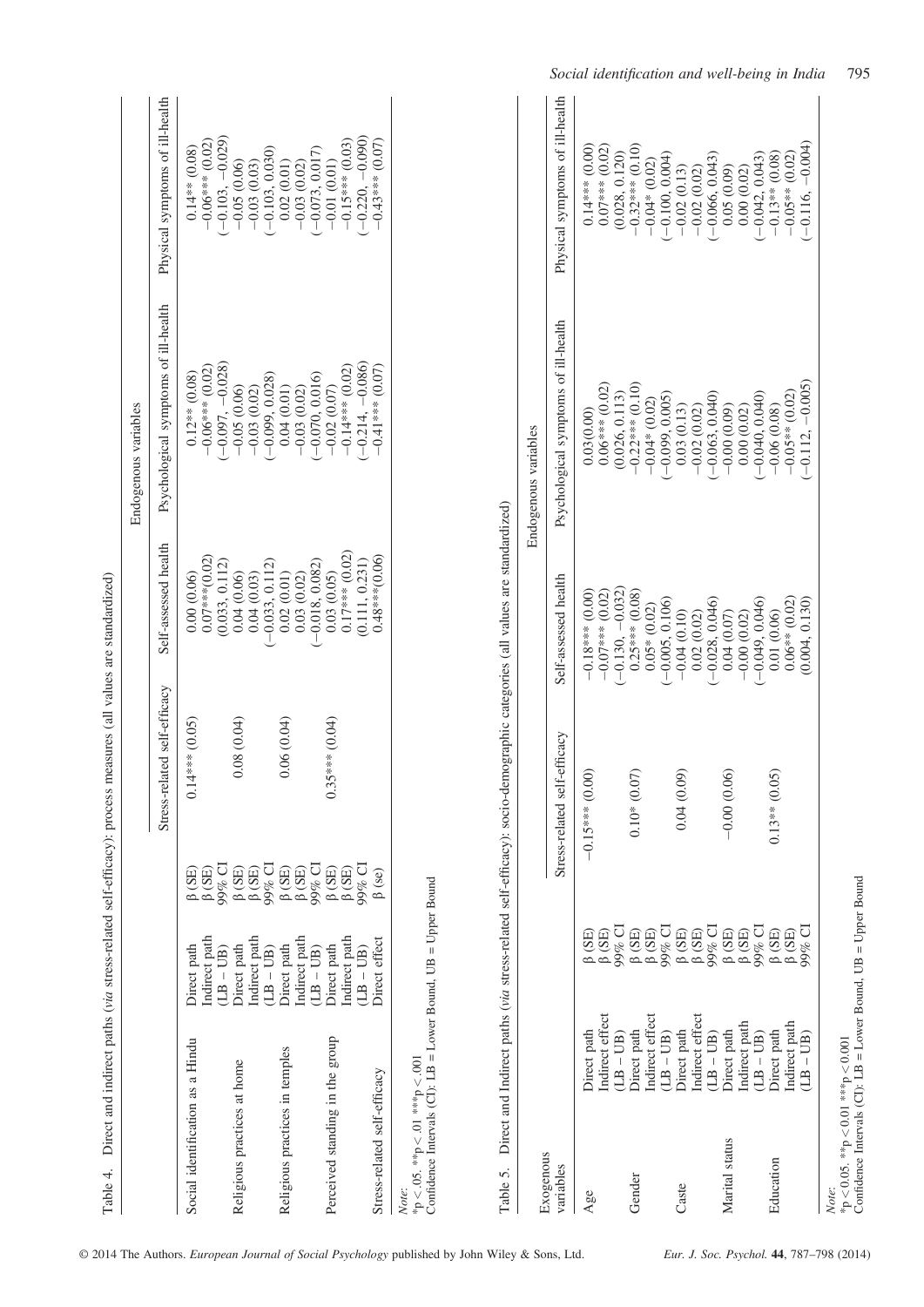## **DISCUSSION**

The most theoretically interesting features of these data concern the relationship between participants' social identification as a Hindu—their subjective sense of belonging to a large-scale social group—and their well-being. The correlations in Table 2 pointed to a positive relationship between social identification as a Hindu and one of the measures of well-being (self-assessed health) and to no relationships with the other well-being measures (psychological and physical symptoms of ill-health). However, once we took into account other variables, we found a more complex set of relationships (Table 4). Most importantly, we found that participants' social identification as a Hindu was associated with better well-being through its association with participants' judgements of their own stress-related self-efficacy. That is, as participants' social identification as a Hindu increased they reported greater stress-related self-efficacy and better wellbeing. Interestingly, this relationship between social identification as a Hindu and better well-being via increased stress-related self-efficacy was found for all three measures of well-being (self-assessed health, and lesser psychological and physical symptoms of ill-health). This is consistent evidence that participants' identification with a large-scale group is associated with better well-being via their sense of being able to cope in the world.

What makes these associations particularly interesting is that after controlling for the pathway through stress-related selfefficacy, we found residual associations between participants'social identification as a Hindu and two of the three well-being measures (those concerning the psychological and physical symptoms of ill-health). These show that a higher identification was associated with more symptoms of ill-health. What lies behind this is unclear. It is possible that a higher identification is associated with practices and routines that take their toll (e.g., higher identifiers may prefer Ayurvedic medicine and be reluctant to take allopathic medicine; Thomas, 1992). However, we also know that people's interpretation of their bodily experiences as 'symptoms' and as worthy of concern is bound up with the beliefs and values associated with their social identifications (Levine & Reicher, 1996). Thus, it is conceivable that a higher Hindu identification is associated with a cultural worldview in which psychological and physical experiences are given distinctive meanings and experienced as 'symptoms' (and here it may be relevant to note that these associations with a Hindu social identification were only found with the scales designed to capture the somatisation of well-being). Clearly, there is a need for further work, which explores the particular meanings of Hindu identity, the way these affect health-related practices and the way in which bodily experiences are interpreted as 'symptoms'.

Whatever the reason for these residual associations between participants' social identification as a Hindu and the measures of psychological and physical symptoms of ill-health, the key point to highlight is that we have clear evidence (for all three scales concerning well-being) that a higher social identification as a Hindu had an indirect effect on well-being through its association with the belief that one can cope with everyday stressors (greater stress-related self-efficacy). As we noted in the introduction, there are several mechanisms that might underlie this relationship. For example, social identifications

can give life meaning and purpose, provide a sense of continuity, connect one with others, and provide a basis for social support. Future work should address which of these elements is particularly relevant for large-scale social groups and how this depends on their cultural contents.

A further set of questions concern the relative strength of the association between social identification, stress-related self-efficacy, and well-being. As concerns the associations with stress-related self-efficacy, our own analyses show that one's perceived social standing has a stronger link than identification as a Hindu. This is unsurprising: social standing brings innumerable social and material resources, which impact upon the degree to which one may feel efficacious. With regards to the indirect association between social identification and wellbeing via stress-related self-efficacy, it is important to note that the effects are small. However, it is also appropriate to note that the type of coping we explored in our scale is rather general. That is, although our scale is similar to existing measures of stress appraisals used elsewhere (Haslam & Reicher, 2006; Haslam et al., 2009; Reicher & Haslam, 2006a, 2006b), it differs in that our scale emphasizes general as opposed to domain-specific self-efficacy. This makes good sense: we were concerned with a large-scale social identification and the degree to which people felt able to cope with everyday stressors. However, such a lack of specificity is likely to introduce measurement error. Future work on largescale social identifications could employ a number of scales, each designed to tap more specific domains of life stressors.

In pursuing the relationship between social identification and well-being, future work should ideally have a longitudinal dimension. As with most studies on social identity and wellbeing, our research was cross-sectional. The limits of such a design are underlined by research showing that one's level of identification with a social group can itself be a function of the degree to which it satisfies particular identity motives (Vignoles, Regalia, Manzi, Golledge, & Scabini, 2006). Future work should also consider the manner in which stress-related self-efficacy impacts on well-being. It may be that those who feel in control of their lives flourish, obtain better resources, and hence experience better well-being (Chiu, Hsu, & Wang, 2006; Podolny & Baron, 1997). It may be they undertake less risky behaviors (Luszczynska, Gutiérrez-Doña, & Schwarzer, 2005; Schwarzer, 2008; Schwarzer & Fuchs, 1996) and thereby experience better well-being. They may also exhibit better functioning of the immune system (Figueredo, 2009; Segerstrom & Miller, 2004).

Although these questions concerning the further specification of the link between a Hindu identification and well-being remain, it is important not to lose sight of what we have shown. Three important conclusions can be drawn from our study. First, large-scale as well as small-scale social identities can be associated with well-being, and this is true not only when the group faces particularly demanding circumstances but also in everyday life. Second, these identifications can have complex and contradictory associations with well-being: identifying with a group can be associated with poorer outcomes as well as with better outcomes. That is, although a social identification can be associated with the sense that one is able to meet the challenges thrown up by everyday life, and thus be indirectly associated with better outcomes, the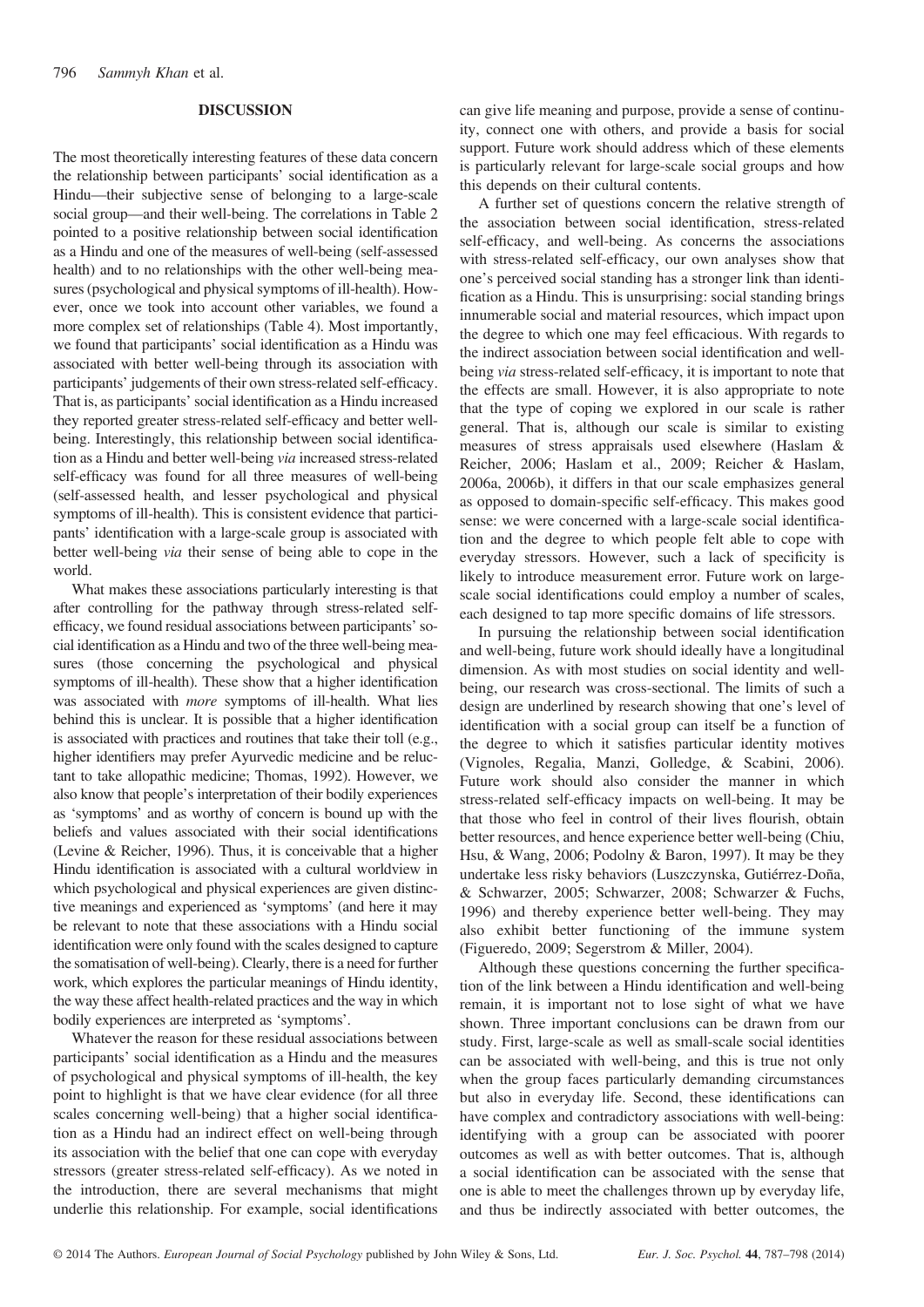same social identification may for other reasons be associated with poorer outcomes. Third, on the importance of social identity processes and their relevance to the well-being of ordinary people, we show this is not limited to the urban western world where most work has been conducted. This provides a robust test of a social identity approach to well-being. It would certainly be plausible to suggest that in poorer countries where people are more exposed to harmful material conditions and where health systems are less organized, then social identity processes would be of less relevance to explaining well-being. However, it seems that wherever we go, whether we look at small work-groups or large social categories, at highly stressful circumstances or mundane settings, social identity cannot be discounted as a factor in well-being.

#### ACKNOWLEDGEMENT

This work was funded by an ESRC research grant (RES-062- 23-1449).

#### SUPPORTING INFORMATION

Additional supporting information may be found in the online version of this article at the publisher's web-site.

#### REFERENCES

- Anderson, B. (1983). Imagined Communities: Reflections on the Origin and Spread of Nationalism. London: Verso.
- Ano, G. G., & Vasconcelles, E. B. (2005). Religious coping and psychological adjustment to stress: A meta-analysis. Journal of Clinical Psychology, 61, 461–481. doi:10.1002/jclp.20049
- Arbuckle, J. L. (2008). Amos (Version 17.0) [Computer Program]. Chicago: SPSS.
- Baru, R., Acharya, A., Acharya, S., Kumar, A. K. S., & Nagaraj, K. (2010). Inequities in access to health services in India. Caste, class and region. Economic & Political Weekly, XLV(38), 49–58.
- Becker, M., Vignoles, V. L., Owe, E., Brown, R., Smith, P. B., Easterbrook, M., ... Yamakoglu, N. (2012). Culture and the distinctiveness motive: Constructing identity in individualistic and collectivistic contexts. Journal of Personality and Social Psychology, 102, 833–855. doi:10.1037/a0026853
- Bentler, P. M. (1990). Comparative fit indexes in structural models. Psychological Bulletin, 107, 238–246. doi:10.1037/0033-2909.107.2.238
- Borooah, V. K. (2010). Inequality in health outcomes in India: The role of caste and religion. In S. Thorat, & K. Newman (Eds.), Blocked by Caste: Economic Discrimination in Modern India (pp. 179–207). Oxford University Press.
- Browne, M. W., & Cudeck, R. (1993). Alternative ways of assessing model fit. In K. A. Bollen, & J. S. Long (Eds.), Testing Structural Equation Models (pp. 136–162). Beverly Hills: Sage.
- Byrne, B. (2010). Structural Equation Modeling With AMOS: Basic Concepts, Applications, and Programming. New York: Psychology Press.
- Centers for Disease Control and Prevention. (2000). Measuring Healthy Days. Atlanta: CDC.
- Chiu, C. M., Hsu, M. H., & Wang, E. T. G. (2006). Understanding knowledge sharing in virtual communities: An integration of social capital and social cognitive theories. Decision Support Systems, 42, 1872–1888. doi:10.1016/j.dss.2006.04.001
- Cohen, S. (2004). Social relationships and health. American Psychologist, 59, 676–684. doi:10.1037/0003-066X.59.8.676

Doniger, W. (2010). The Hindus: An Alternative History. New Delhi: Penguin.

Easterbrook, M., & Vignoles, V. L. (2012). Different groups, different motives: Identity motives underlying changes in identification with novel groups. Personality and Social Psychology Bulletin, 38, 1066–1080. doi:10.1177/0146167212444614

- Figueredo, V. (2009). The time has come for physicians to take notice: the impact of psychosocial stressors on the heart. The American Journal of Medicine, 122, 704–712. doi:10.1016/j.amjmed.2009.05.001
- Freitag, S. B. (1980). Sacred symbol as mobilizing ideology: The North Indian search for a "Hindu" community. Comparative Studies in Society and History, 22, 597–625. doi:10.1017/S0010417500009567
- Gebauer, J. E., Sedikides, C., & Neberich, W. (2012). Religiosity, social self-esteem, and psychological adjustment: On the cross-cultural specificity of the psychological benefits of religiosity. Psychological Science, 23, 158–160. doi:10.1177/0956797611427045
- George, L. K., Ellison, C. G., & Larson, D. B. (2002). Explaining the relationships between religious involvement and health. Psychological Inquiry, 13. 190–200. doi:10.1207/S15327965PLI1303\_04
- George, L. K., Larson, D. B., Koenig, H. G., & McCullough, M. E. (2000). Spirituality and health: What we know, what we need to know. Journal of Social and Clinical Psychology, 19, 102–116. doi:10.1521/jscp.2000.19.1.102
- Guendelman, M. D., Cheryan, S., & Monin, B. (2011). Fitting in but getting fat: Identity threat and dietary choices among U.S. immigrant groups. Psychological Science, 22, 959–967. doi:10.1177/0956797611411585
- Gupta, D. (2005). Caste and politics: Identity over system. Annual Review of Anthropology, 21, 409–427. doi:10.1146/annurev.anthro.34.081804.120649
- Haslam, S. A. (2014). Making good theory practical: Five lessons for an Applied Social Identity Approach to challenges of organizational, health, and clinical psychology. British Journal of Social Psychology, 53, 1–20. doi:10.1111/bjso.12061
- Haslam, S. A., & Reicher, S. D. (2006). Stressing the group: Social identity and the unfolding dynamics of stress. Journal of Applied Psychology, 91, 1037–1052. doi:10.1037/0021-9010.91.5.1037.
- Haslam, S. A., Jetten, J., Postmes, T., & Haslam, C. (2009). Social identity, health and well-being: An emerging agenda for applied psychology. Applied Psychology: An International Review, 58, 1–23. doi:10.1111/ j.1464-0597.2008.00379.x
- Haslam, S. A., O'Brien, A., Jetten, J., Vormedal, K., & Penna, S. (2005). Taking the strain: Social identity, social support, and the experience of stress. British Journal of Social Psychology, 44, 355–370. doi:10.1348/ 014466605X37468
- Haslam, S. A., Reicher, S. D., & Levine, M. (2011). When other people are heaven, when other people are hell: How social identity determines the natutre and impact of social support (pp. 157–174). In J. Jetten, C. Haslam, & S. A. Haslam (Eds.), The Social Cure. London: Psychology Press.
- Helliwell, J. F., & Putnam, R. D. (2004). The social context of well-being. Philosophical Transactions of the Royal Society of London Series B-Biological Sciences, 359(1449), 1435–1446. doi:10.1098/rstb.2004.1522
- Hopkins, N., & Greenwood, R. M. (2013). Hijab, visibility and the performance of identity. European Journal of Social Psychology 43, 438–447. doi:10.1002/ejsp.195.
- Hopkins, N., & Reicher, S. (2005). Culture, social identity and the organisation of collective action: developing a culturally sensitive social psychology. Psychological Studies, 50, 120–129.
- Hu, L. T., & Bentler, P. M. (1999). Cutoff criteria for fit indexes in covariance structure analysis: Conventional criteria versus new alternatives. Structural Equation Modeling, 6, 1–55. doi:10.1080/10705519909540118
- Hwang, W.-C., Myers, H. F., Abe-Kim, J., & Ting, J. Y. (2008). A conceptual paradigm for understanding culture's impact on mental health: The cultural influences on mental health (CIMH) model. Clinical Psychology Review, 28, 211–227. doi:10.1016/j.cpr.2007.05.001
- James, A., & Wells, A. (2003). Religion and mental health: Towards a cognitive-behavioural framework. British Journal of Health Psychology, 8, 359–376. doi:10.1348/135910703322370905
- Jensen, R. T. (2005). Caste, culture and the status and well-being of widows in India. In D. Wise (Ed.), Issues in the Economics of Aging (pp. 357–376). Chicago: University of Chicago Press.
- Jetten, J., Haslam, C., & Haslam, S. A. (2012). The Social Cure: Identity, Health, and Well-being. London & New York: Psychology Press.
- Jones, J. M., & Jetten, J. (2011). Recovering from strain and enduring pain: Multiple group memberships promote resilience in the face of physical challenges. Social Psychological & Personality Science, 2, 239–243. doi:10.1177/1948550610386806
- Jöreskog, K., & Sörbom, D. (1996). LISREL 8: User's Reference Guide. Chicago, IL: Scientific Software International Inc.
- Kawachi, I., Subramanian, S. V., & Kim, D. (2008). Social Capital and Health. New York: Springer.
- Kinnvall, K. (2004). Globalisation and religious nationalism: Self, identity and the search for ontological security. Political Psychology, 25, 741–767. doi:10.1111/j.1467-9221.2004.00396.x
- Kirmayer, L. J., & Young, A. (1998). Culture and somatization: Clinical, epidemiological, and ethnographic perspectives. Psychosomatic Medicine, 60, 420–430. doi:10.1097/00006842-199807000-00006